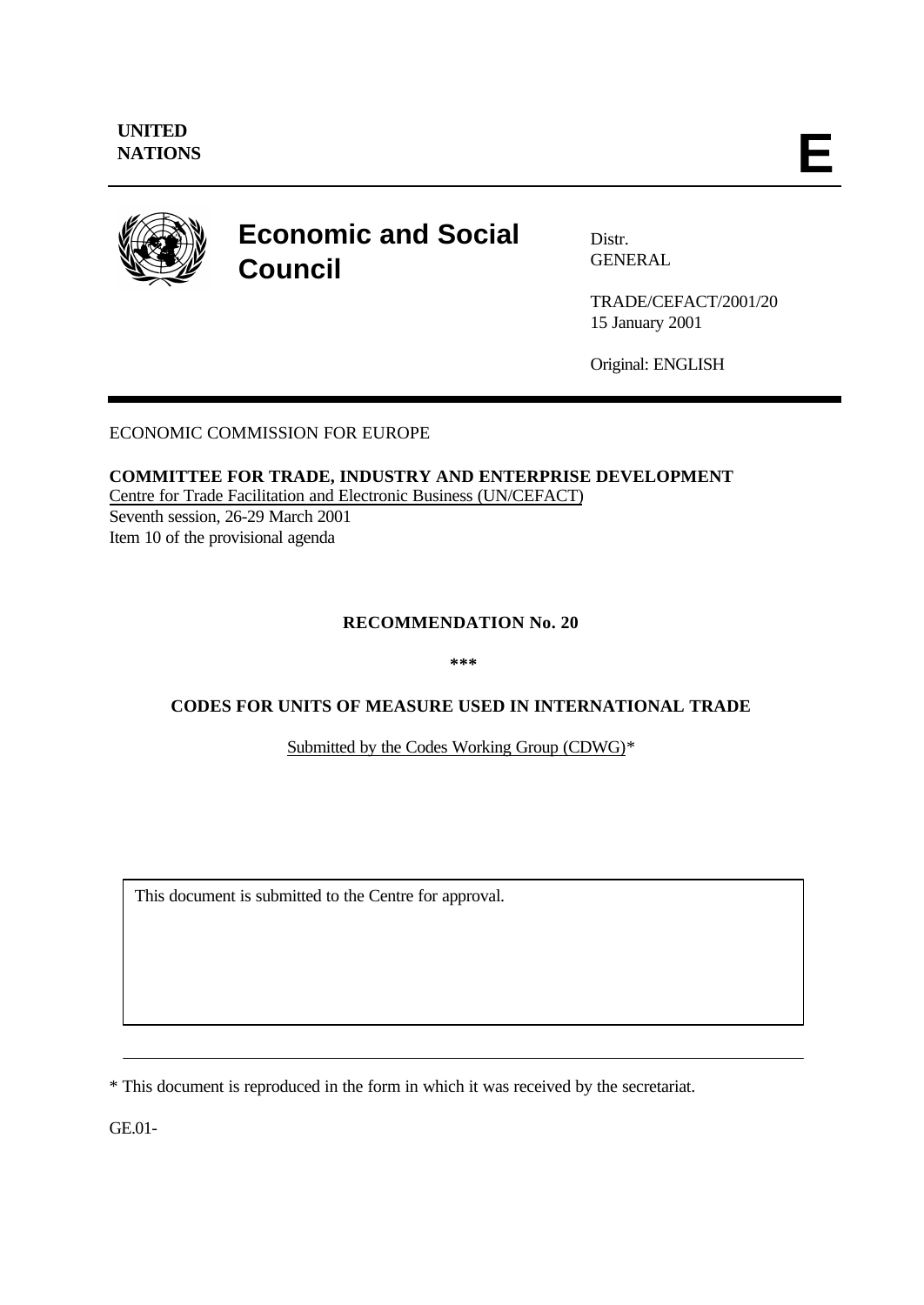# **Recommendation 20**

# *CODES FOR UNITS OF MEASURE USED IN INTERNATIONAL TRADE*

# **I. PREAMBLE**

The United Nations through UN/CEFACT (United Nations Centre for Trade Facilitation and Electronic Business) supports activities dedicated to improving the ability of business, trade and administrative organisations, from developed, developing and transitional economies, to exchange products and relevant services effectively. Its principal focus is to facilitate international transactions, through the simplification and harmonization of procedures and information flows.<sup>1</sup>

The UN/CEFACT work-program emphasizes the need for developing recommendations, which simplify and harmonize the current practices and procedures used in international transactions. Within this context, the role of the UN/CEFACT Codes Working Group (CDWG) is to secure the quality, relevance and availability of code sets and code structures to support the objectives of UN/CEFACT, including managing the maintenance of UN/ECE Recommendations related to codes.

This fifth revision of Recommendation 20 was prepared by the UN/ECE Trade Division in collaboration with the CDWG and ISO/TC 154 (Technical Committee - Processes, data elements in commerce, industry and administration). ISO (the International Organization for Standardization) is a worldwide federation of national standards bodies.

Recommendation 20 is intended to provide for:

- standardization leading to ease of communication;
- greater clarity and ease of use leading to harmonization via a comparative approach;
- addressing the practical user needs;
- ease of maintenance of the code entries.

To that purpose, a single list of code elements for units of measure for use worldwide in administration, commerce, transport, science and technology is provided.

# **II. RECOMMENDATION**

### UN/CEFACT,

*Taking note,* that the units of measure specified herein are provided to the user for the representation of physical quantities currently employed in international or regional trade. And taking note that this collection of units neither claims to address quantities or units of measure of a non-physical nature nor does it include historic units of measure not generally encountered in present day usage.

*Recommends* that participants in international trade when there is a need for coded representations of units of measure use the codes for such units presented in the lists annexed to this present Recommendation.

# **III. INTRODUCTION**

1. In international trade there is a need for the greatest possible clarity in the use of units of measure not only for the fulfilment of commercial contracts but also for the application of laws and regulations governing international trade procedures.

2. In 1875 the *Bureau International des Poids et Mesures* BIPM (International Bureau of Weights and Measures) was established at Sèvres (France). The Bureau was provided for in the *Convention du mètre* signed that year at the first General Conference on Weights and Measures. The BIPM has a bilingual (English and French) Web site at http://www.bipm.fr.

3. The *Système International d'Unités* (International System of Units), with the abbreviation **SI** (see BIPM Web site above), was adopted by the eleventh General Conference on Weights and Measures in 1960.

4. These and other international efforts to harmonize units of measure and to ensure comparable results through common rules of application of standardized measures have aimed at contributing, inter alia , to a better understanding between trading partners, to improved conditions for Customs clearance and to ensuring comparability of international trade and transport statistics.

 $\overline{a}$ 

<sup>1</sup> From the mission statement of UN/CEFACT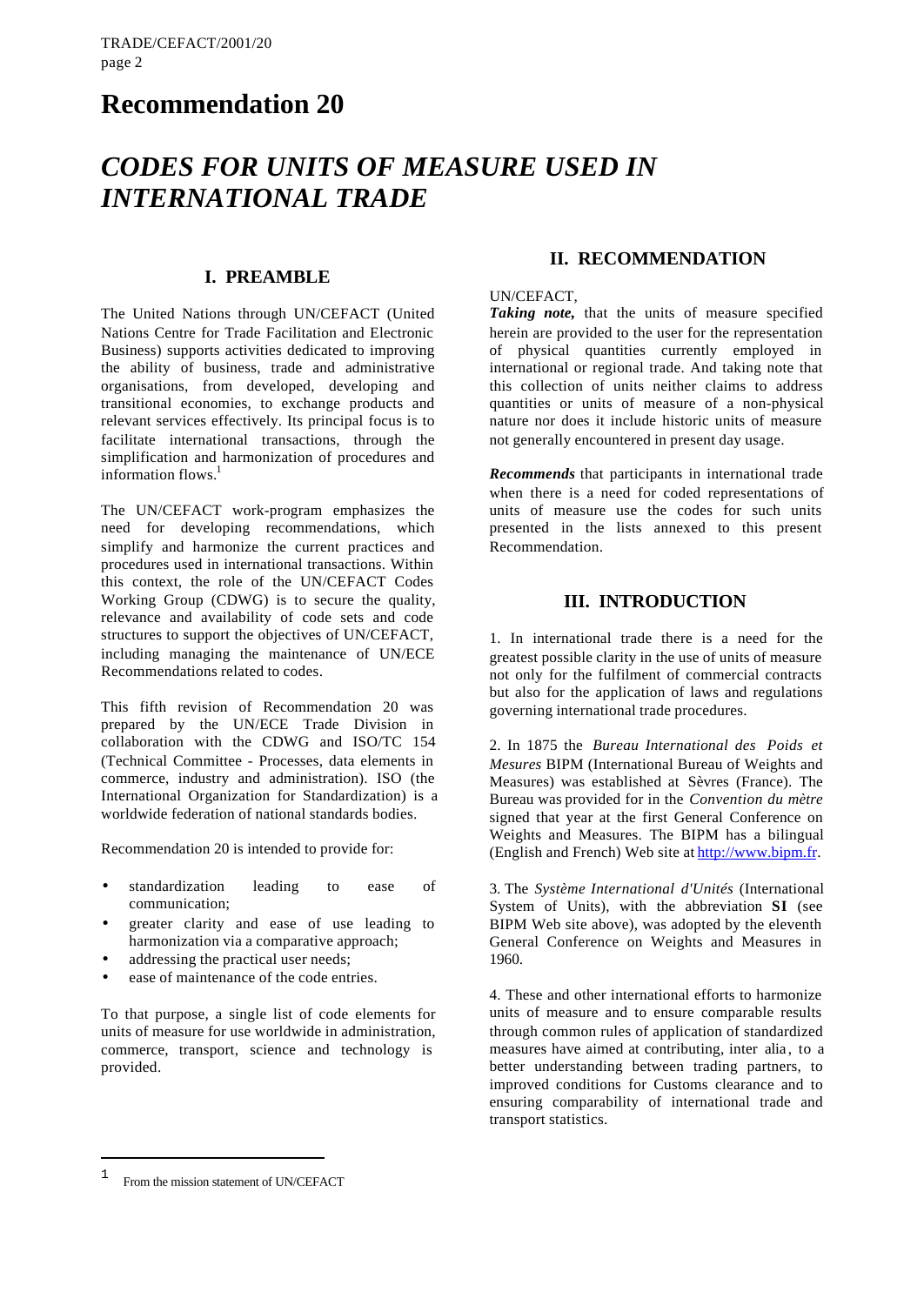5. In countries where the International System of Units has been introduced, national units of measure are harmonized with those of other SI unit countries. In countries where other systems prevail, quantities are recorded for the general purpose of trade, transport and statistics in units of measure other than SI units. To achieve comparability in international trade and transport statistics, factors should be provided for conversion from units of one system of measure to corresponding units of another system.

6. Basic relationships between the metric system and the British imperial system of weights and measures and the above-mentioned factors were provided in 1966 by the Statistical Office of the United Nations in the publication "World Weights and Measures. Handbook for Statisticians", Statistical Papers, Series M, No.21, Rev.l, Sales No.66. XVII.3.

7. Metric units are being introduced in nations where the British (imperial) system prevails and the SI system has been adopted in principle. To avoid transitional difficulties it has, however, been necessary to provide for a period during which units of measure non-compatible with the SI system can be phased out.

8. International standardization bodies, in particular ISO/TC 12 (ISO Technical Committee 12 - Quantities, units, symbols, conversion factors), and ISO/IEC JTC1 SC32 (ISO/IEC Joint Technical Committee 1, Sub Committee 32 - Data management and interchange) have published the relevant standards (see section VII - References). This collection of work constitutes an important contribution to the harmonization of standards for international trade. For additional information on ISO, refer to the ISO Web site at http://www.iso.ch.

# **IV. SCOPE**

9. This Recommendation establishes a single list of code elements to represent units of measure for length, mass (weight), volume and other quantities as shown in figure 1 and covering administration, commerce, transport, science, technology, industry etc.

#### Figure 1

**Units of Measure Schema Components**



# **V. FIELD OF APPLICATION**

10. The code elements provided for in this recommendation are intended for use in manual and/or automated systems for the exchange of information between participants in international trade and of other economic, scientific and technological activities.

11. This Recommendation does not affect the use of code elements, other than those presented in the Annexes, which have been laid down in international conventions or agreements, binding on participants in international trade.

## **VI. TERMINOLOGY**

12. For the purpose of this Recommendation the following definition applies:

*Unit of measure:* - Particular quantity, defined and adopted by convention, with which other quantities of the same kind are compared in order to express their magnitudes relative to that quantity.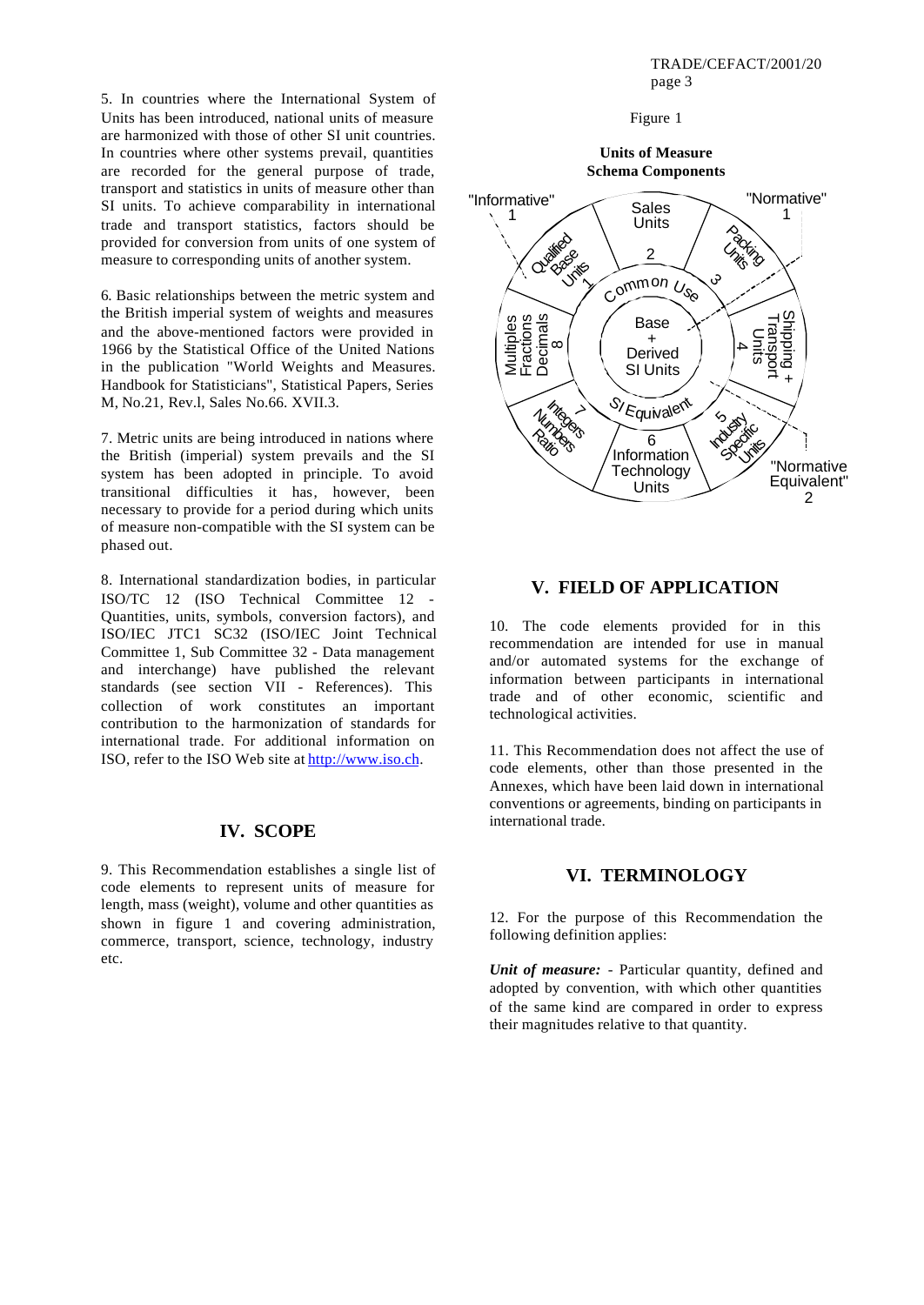## **VII. REFERENCES**

#### **Metre Convention**, Paris 1875

**International Convention Relating to Economic Statistics** (1928)

**Decision by the eleventh General Conference on Weights and Treasures**, 1960, to adopt the *Système international d'unités* (International System of Units) with the abbreviation SI

### **ISO 31 Quantities and units**

| ISO Guide 31    | Reference materials - Contents of<br>certificates and labels                                                                              |
|-----------------|-------------------------------------------------------------------------------------------------------------------------------------------|
| ISO 31-0        | General principles                                                                                                                        |
| <b>ISO 31-1</b> | Space and time                                                                                                                            |
| ISO 31-2        | Periodic and related phenomena                                                                                                            |
| ISO 31-3        | Mechanics                                                                                                                                 |
| <b>ISO 31-4</b> | Heat                                                                                                                                      |
| ISO 31-5        | Electricity and magnetism                                                                                                                 |
| ISO 31-6        | Light and related electromagnetic<br>radiations                                                                                           |
| ISO 31-7        | Acoustics                                                                                                                                 |
| <b>ISO 31-8</b> | Physical chemistry and molecular<br>physics                                                                                               |
| ISO 31-9        | Atomic and nuclear physics                                                                                                                |
| ISO 31-10       | Nuclear reactions and ionizing<br>radiations                                                                                              |
| ISO 31-11       | Mathematical signs and symbols for<br>use in the physical sciences and<br>technology [part 11 is not relevant<br>for this Recommendation] |
| ISO 31-12       | Characteristic numbers                                                                                                                    |
| ISO 31-13       | Solid state physics                                                                                                                       |
| <b>ISO 1000</b> | SI units and recommendations for the<br>use of their multiples and of certain other<br>units                                              |
| <b>ISO 2955</b> | Information processing - Representation<br>of SI and other units in systems with<br>limited character sets                                |
|                 |                                                                                                                                           |

- **UN/ECE Recommendation 20**: Codes for units of measurement used in International Trade, Geneva, edition 1985
- **UN/ECE Recommendation 21**: Codes for passengers, types of cargo, packages and packaging materials
- **ANSI ASC X12 Data Element Number 355** Unit or basis for measurement code

## **Statistical Papers, series M, No.21, Rev.l,**

(66.XVII.3) World Weights and Measures. Handbook for Statisticians. Statistical Office of the United Nations, New York, 1966

#### **Statistical Papers, series M, No,52, Rev.l,**

(E.82.XVII.14) International Trade Statistics. Concepts and Definitions, Statistical Office of the United Nations, New York, 1982

# **VIII. PRINCIPLES FOR INCLUSION IN THE CODE LIST**

13. This Recommendation provides a list of code elements for units of measure to be used in the exchange of information. The codes are intended for application in everyday trade transactions where the increasing use of electronic data exchange makes it desirable to establish such codes. For enterprises that use the United Nations system of aligned trade documents (based on the UN Layout-key for trade documents), or use the United Nations Trade Data Elements Directory (UNTDED) and/or the United Nations Trade Data Interchange Directory (UNTDID) for Electronic Data Interchange (EDI), the code list provides another international instrument for the harmonization of terms used in trade aiming at greater clarity and facility in the execution of international trade transactions.

14. In view of the practical aim of the Recommendation, the code list should not be restricted to a single category of units, but should also contain other units of measure, which are widely used in international trade. However, in order to attach importance to the need for worldwide harmonization of units of measure, it was decided to divide the code list into three levels:

- *Level 1- normative*: the units from ISO 31 in SI notation, including reference unit plus the standard prefixes as established in ISO 31;
- *Level 2 normative equivalent*: the units based on the equivalents of the SI units;
- *Level 3 informative*: sets of units, which do not fit into the first two levels but which are required to satisfy user needs. They may be subdivided into sub- categories. The sub-categories are:
	- units that are widely used in the international environment;
	- units used at regional level, that may have a broader international interest;
	- units, that are regional or sectoral only.

The total structure is shown in figure 2.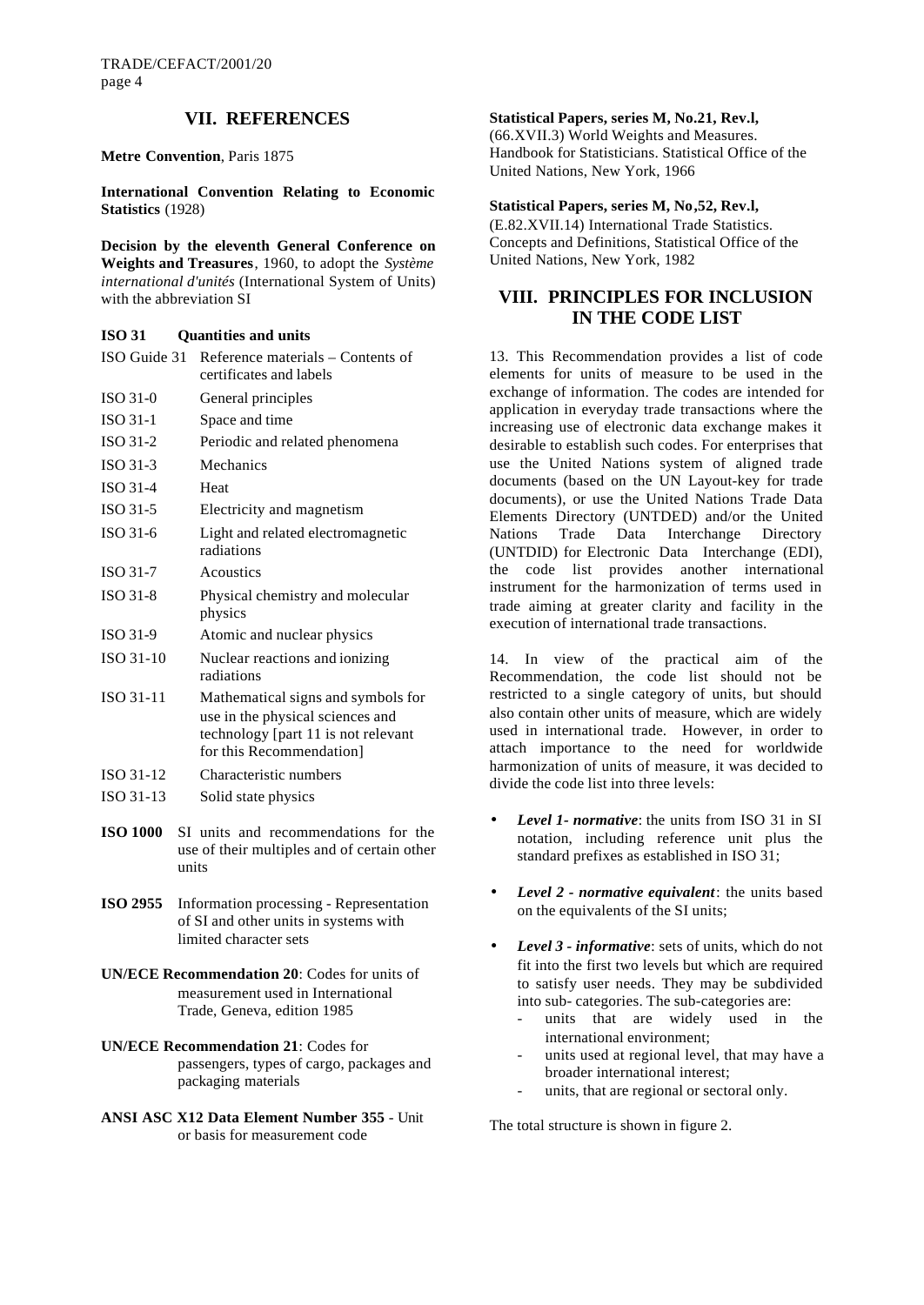## Figure 2

## **UOM "Onion Skin" Levels Of Standardization**



15. When reaching these agreements, the UN/ECE took into account that no binding provisions exist, worldwide, for using a special system. For example, on this point the International Convention Relating to Economic Statistics states only:

"The unit or units of measure in which quantities of each commodity are stated -weight, length, area, capacity, etc. - shall be precisely defined."

"When the quantity of goods of any kind is expressed in any unit or units of measure other than weight, an estimate of the average weight of each unit, or multiple of units, shall be shown in the annual returns"

In case of weights, precise definitions shall be given of the meaning of terms such as 'gross weight', 'net weight' and 'legal net weight', with due regard to the varying significance of the same term when applied to different classes of goods". (Statistical Papers, series M, No. 52, Rev.l, para. 118)

16. In this context the United Nations Statistical Office notes:

"It will be noted that this permits countries to use units suited to domestic purposes, while at the same time making it possible to convert these units to units of weight for purposes of international comparability. Because of the substantial divergence in the units of quantity used by countries, such a provision offers the

greatest possibility of obtaining uniform quantity information at low cost. Thus, Governments are urged to take advantage of this option whenever possible". (Statistical Papers, series M, No. 52, Rev.l, para. 118)

17. The imperial system was introduced in 1824. The United Kingdom Weights and Measures Act 1963 establishes units of both the imperial and metric systems as "United Kingdom primary standards". A substantial number of imperial units were no longer officially authorized for use as from 1 September 1980 including square inch, square mile, cubic foot, grain, stone, hundredweight, ton and horsepower. The deadline for phasing out the remaining imperial units is stated in Official Journal of the European Communities No. L357 of 7 December 1989

18. Inch/pound units of measure used in the United States, often referred to as "United States of America customary units" are generally the same as those of the imperial system; there are, however, some important exceptions for capacity, length and weight units. Private and official action is taken in the United States of America to increase the use of SI units.

# **IX. CODE STRUCTURE AND PRESENTATION**

19. The names of SI, imperial and other units of measure are standardized as are their symbols. Laws and regulations affecting foreign trade often make the use of these symbols obligatory when an abbreviated version of the name of a unit is required.

20. ISO 1000 includes rules for writing SI units and symbols: clause 6.1 is reproduced below:

"6.1 Unit symbols shall be printed in roman (upright) type (irrespective of the type used in the rest of the text), shall remain unaltered in the plural, shall be written without a final full stop (period) except for normal punctuation, e.g. at the end of a sentence, and shall be placed after the complete numerical value in the expression for a quantity, leaving a space between the numerical value and the unit symbol".

Unit symbols shall in general be written in lower case letters except that the first letter is written in upper case when the name of the unit is derived from a proper name.

Examples:

| m  | metre  |
|----|--------|
| s  | second |
| A  | ampere |
| Wh | weber  |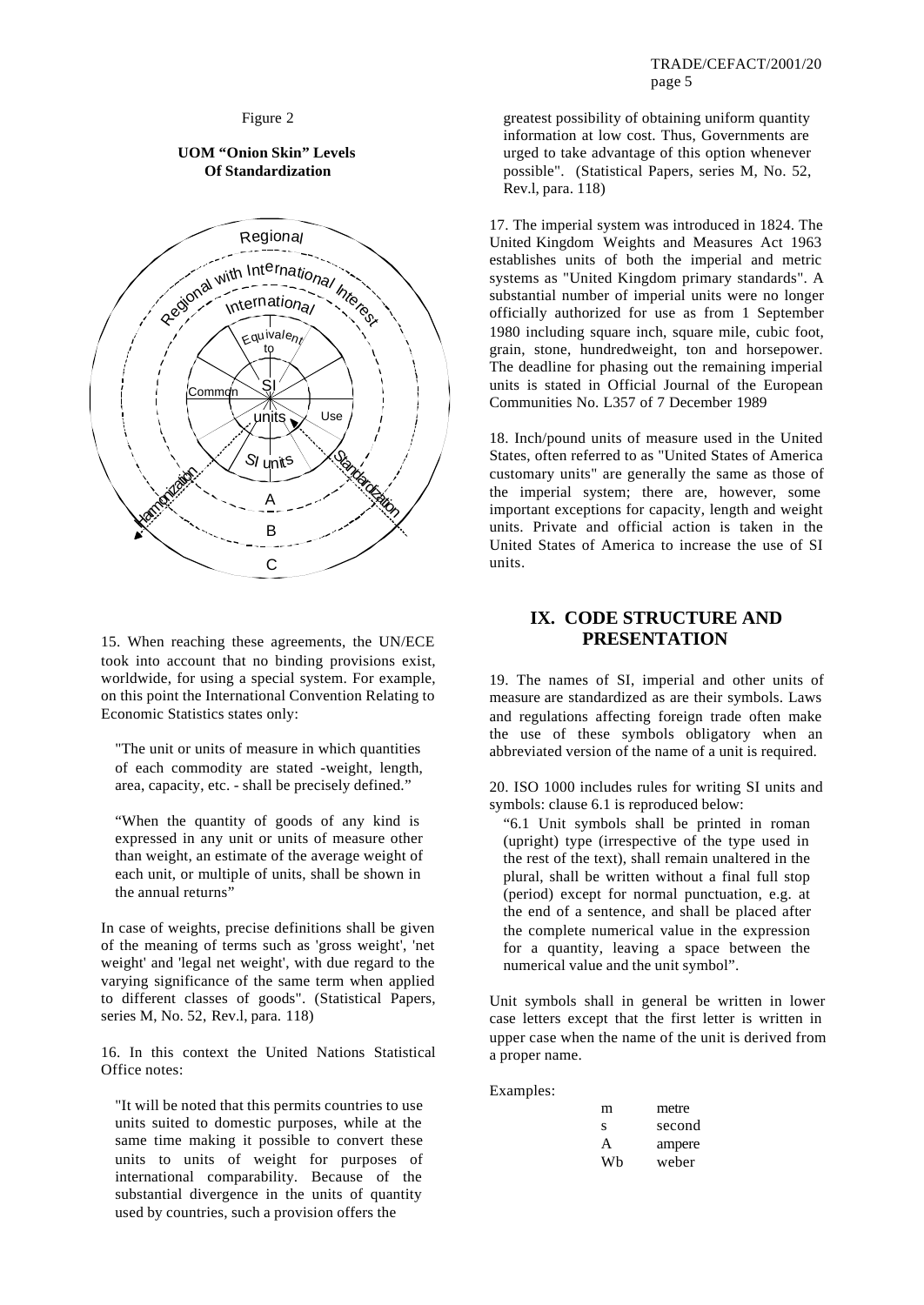21. The following principles for establishing the code list are reflected in the present Recommendation. Only standard multiples such as mega, giga, shall be used. Non standard multiples such as 10 mega, 100 mega shall not be coded as separate units. Numeric values, e.g. 10, 25, are not units of measure. Therefore they shall not be presented in coded form.

22. The code list is presented as a table with the following columns:

## *a) CHANGE INDICATOR (CI)*

Indication of the changes applied with this release of the codes list.

| a plus sign $(+)$  | for an addition                                                                                                                                                                   |
|--------------------|-----------------------------------------------------------------------------------------------------------------------------------------------------------------------------------|
| a hash sign $(\#)$ | for changes to the code name                                                                                                                                                      |
| a vertical bar $($ | for changes other than code<br>name, e.g. level                                                                                                                                   |
| a letter $D(D)$    | temporary indicator, for units not<br>recommended (deprecated),<br>pending final decision before<br>2001-02-16 by the Bureau<br>International des Poids et<br><i>Mesures</i> BIPM |
| a letter $X(X)$    | for marked for deletion in this<br>edition (will not appear in the<br>next edition)                                                                                               |

# *b) QUANTITY*

The name of the physical phenomenon being measured.

- In levels 1 and 2 (SI or SI equivalent), the phenomena pertaining to a certain category are listed under a heading giving the name of the relevant part in ISO 31.
- In level 3 they are broken down into the 9 categories as defined in this recommendation.

# *c) LEVEL/CATEGORY*

Identification of the normative or informative relevance of the unit:

*level 1 - normative* = SI units, standard and commonly used multiples

*level 2 – normative equivalent* = SI equivalent units (UK, US, etc.) and commonly used multiples

*level 3 – informative* = 9 categories of units given for information only:

- 3.1 Qualified base units from levels 1 and 2
- 3.2 Sales units
- 3.3 Packing units
- 3.4 Shipping and transportation units
- 3.5 Industry specific units (various)
- 3.6 Information technology units
- 3.7 Integers/Numbers/Ratios
- 3.8 Multiples/Fractions/Decimals
- 3.9 Miscellaneous (note: some of these may be repositioned after final review with the affected parties)

These categories are further sub-divided into sub-categories:

- A for international use
- B for regional use with international potential
- C regional or sectoral use only

# *d) NAME*

The name of the unit of measure taken from the reference documents

## *e) DESCRIPTION*

A plain text specification of the named unit of measure, not exceeding 350 characters in length and in English. It should be noted that such descriptions shall be progressively introduced for existing entries and where appropriate, shall be taken from recognized sources. All new entries shall be applied to the code list with a description

## *f) CONVERSION FACTOR*

The value used to convert units to the equivalent SI unit when applicable

## *g) REPRESENTATION SYMBOL*

The symbol used to represent the unit of measure as in ISO 31

# *h) REFERENCE CODES*

The corresponding code values as specified in the following source reference documents:

- Code for units of measure, UN/ECE Recommendation 20, edition 1985
	- fixed length (three characters) alphabetic coded representations;
	- fixed length (three characters) numeric coded representations.
- Code for package type names, UN/ECE Recommendation 21 'Codes for passengers, types of cargo, packages and packaging material'.